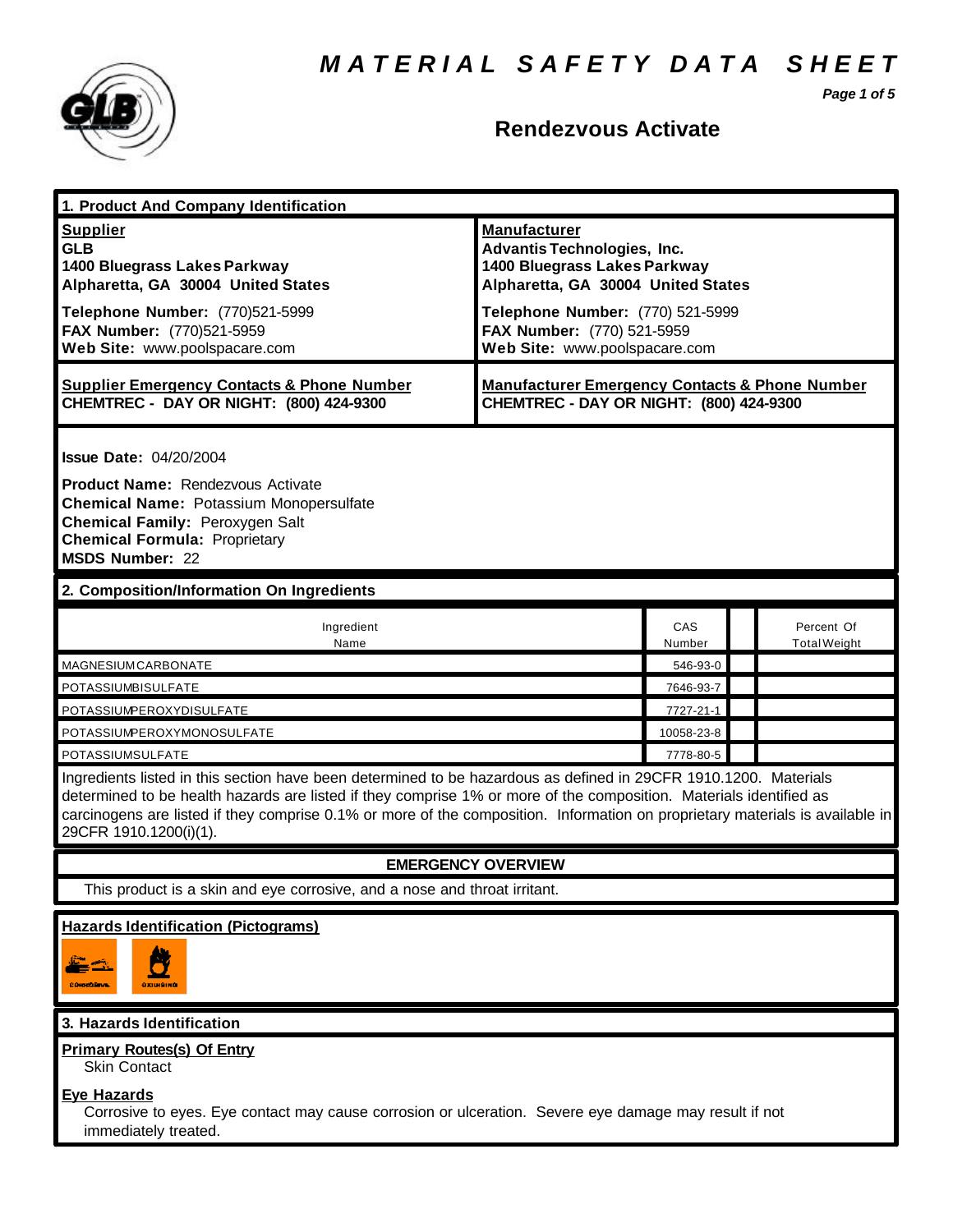# **Rendezvous Activate**

# **3. Hazards Identification - Continued**

#### **Skin Hazards**

Corrosive to skin. Skin contact with aqueous solutions or the dry powder upon contact with moisture or perspiration may cause skin burns or ulceration; temporary body hair loss may occur in contacted areas. Skin contact with the product may cause allergic skin reactions in sensitive individuals.

#### **Ingestion Hazards**

May cause irritation of the throat. Ingestion may cause inflammation and damage to the lining of the stomach, resulting in bleeding. Ingestion may cause gastritis possibly progressing to necrosis or hemorrhage.

### **Inhalation Hazards**

Inhalation may cause nose bleeds and irritation of the upper respiratory passages with coughing and discomfort.

### **Signs And Symptoms**

Irritant to eyes and skin due to oxidizing properties

## **First Aid (Pictograms)**



# **4. First Aid Measures**

#### **Eye**

In case of contact, hold eyelids apart and immediately flush eyes with plenty of water for at least 15 minutes. Call a physician or a poison control center immediately.

#### **Skin**

Wash affected areas with soap and water. Call a physician. Wash clothing before reuse.

## **Ingestion**

DO NOT INDUCE VOMITING. Drink large amounts of water. Call a physician or a poison control center immediately.

#### **Inhalation**

If inhaled, remove to fresh air. If not breathing, give artificial respiration. If breathing is difficult, give oxygen. Consult Physician

## **Fire Fighting (Pictograms)**



## **5. Fire Fighting Measures**

**Flash Point:** N/A °F

#### **Fire And Explosion Hazards**

Improper storage of large masses of this product can trap heat and lead to ignition of combustibles. Grinding or intensive mixing may cause decomposition with liberation of heat and oxygen; ignition of oxidizable material if present may occur.

#### **Extinguishing Media**

In case of fire, soak (flood) with water.

## **Fire Fighting Instructions**

Will release oxygen when heated, intensifying a fire. Firefighters should wear self-contained breathing apparatus and full protective gear.

GRINDING OR INTENSIVE MIXING MAY GENERATE SUFFICIENT HEAT TO FUSE PRODUCT AND CAUSE IGNITION OF OXIDIZABLE MATERIAL PRESENT.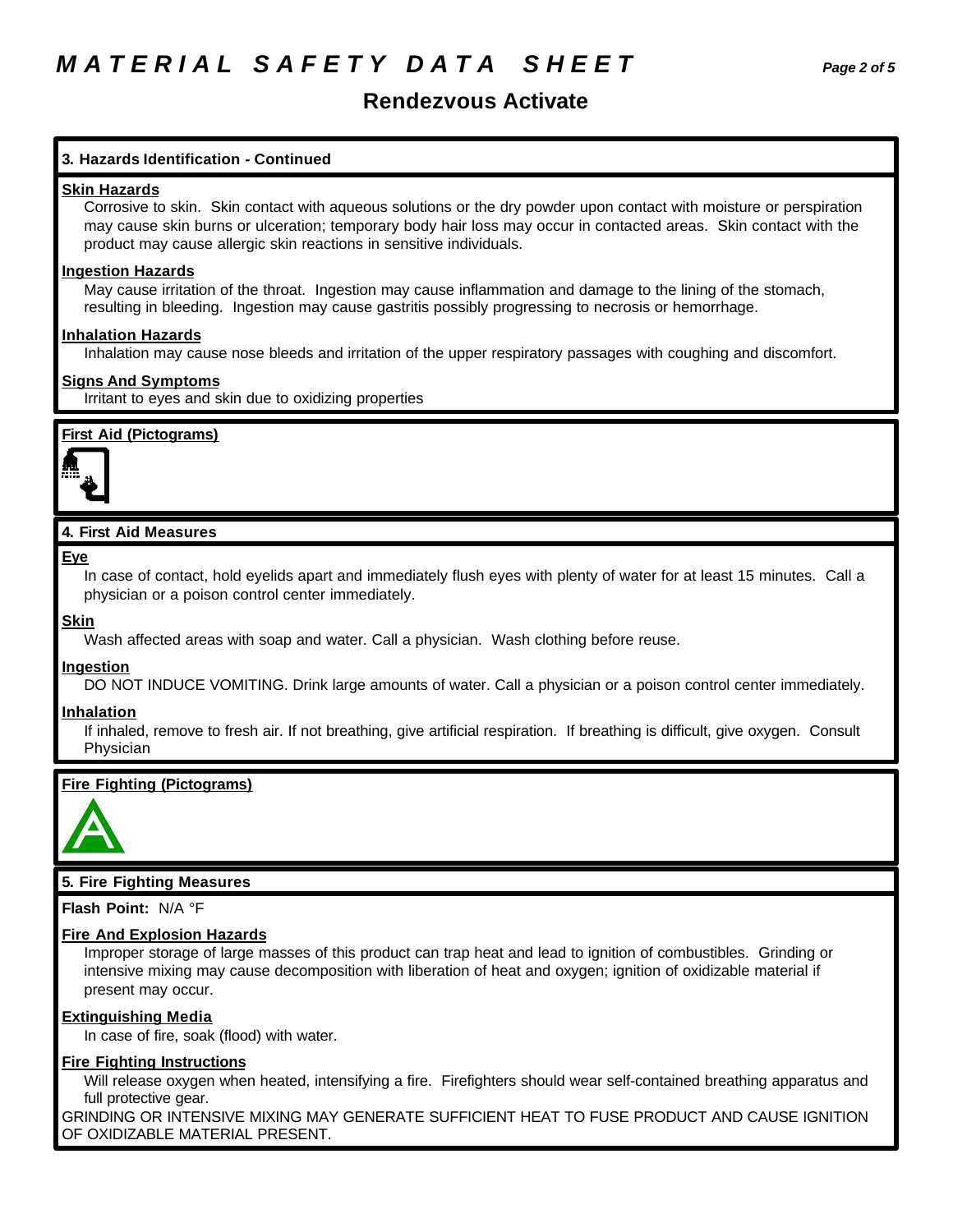# **Rendezvous Activate**



None

**Chemical Type:** Mixture **Physical State:** Solid **Melting Point:** DECOMPOSES °F **Boiling Point:** DECOMPOSES °F **Specific Gravity:** 1.2 **Molecular Weight:** PROPRIETARY **Percent Volitales:** NIL **Vapor Pressure:** NIL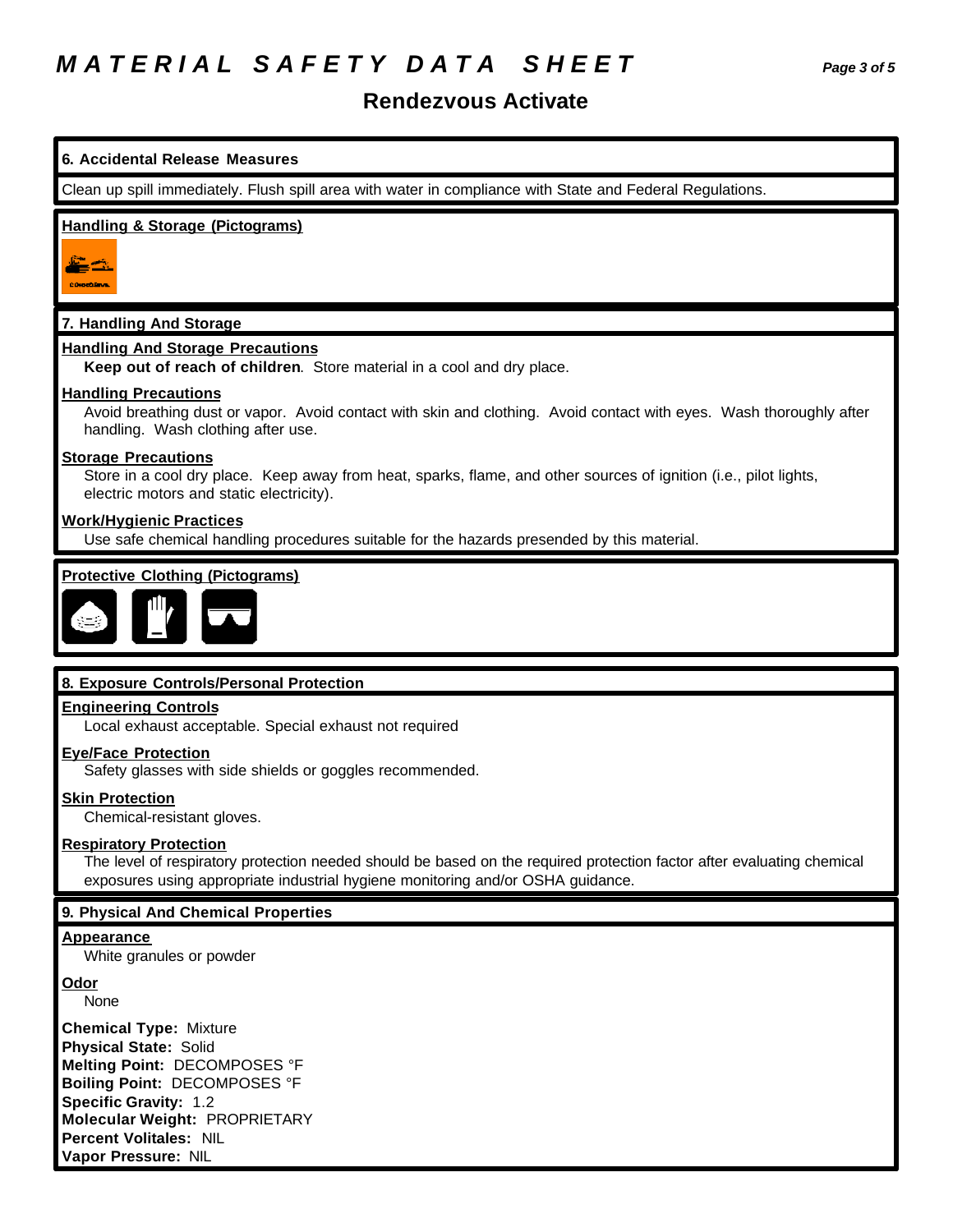# *M A T E R I A L S A F E T Y D A T A S H E E T Page 4 of 5*

# **Rendezvous Activate**

#### **9. Physical And Chemical Properties - Continued**

#### **Odor - Continued**

**Vapor Density:** NOT VOLATILE **Solubility:** >25% AT 20C (68F) **Evaporation Rate:** NOT VOLATILE Corrosive, Oxidizer

### **10. Stability And Reactivity**

**Stability:** Stable **Hazardous Polymerization:** Will not occur

#### **Conditions To Avoid (Stability)**

The mixture of this product with compounds containing halides or active halogens (bromine, chlorine, iodine) can cause the release of the respective halogen gas, if moisture is present. Avoid these gases (bromine and chlorine) because they are very irritating to eyes and lungs even at low concentrations. Never mix concentrated product with dry or concentrated bromine containing chemicals, such as bromates, bromides, or any concentrated bromine pool chemicals. Mixing this prodcut with dry or concentrated chlorine containing chemicals, such as hypochlorites, sodium dichloroisocyanurate, sodium triisocyanurate or with sodium chloride, may cause the release of chlorine gas.

Mixing with cyanides can cause release of hydrogen cyanide gas. Mixing with heavy metal salts such as those of cobalt, nickel, copper, or manganese can cause decomposition with release of oxygen and heat.

#### **Incompatible Materials**

Alkalis, Heavy Metals cause evolution of Oxygen gas. Halogens and cyanides can cause release of gases of these compounds.

# **Hazardous Decomposition Products**

**Oxygen** 

#### **11. Toxicological Information**

#### **Acute Studies**

This product is a severe skin and eye irritant, but is not a skin sensitizer in animals.

# **Skin Effects**

Skin absorption LD50: >11,000 mg/kg in rabbits

### **Acute Oral Effects**

Oral LD50: 200 - 2000 mg/kg in rats

#### **Acute Inhalation Effects**

Inhalation 4 hour LC50: >5 mg/L in rats

#### **12. Ecological Information**

#### **Acute Toxicity - Fish And Invertebrates**

96 hour LC50 - Rainbow trout: 53 mg/L 48 hour EC 50 - Daphnia magna: 3.5 mg/L

### **13. Disposal Considerations**

Dispose in accordance with applicable federal, state and local government regulations.

#### **14. Transport Information**

## **Proper Shipping Name**

CORROSIVE SOLID, ACIDIC, INORGANIC, N.O.S. (Monopersulfate Compound)